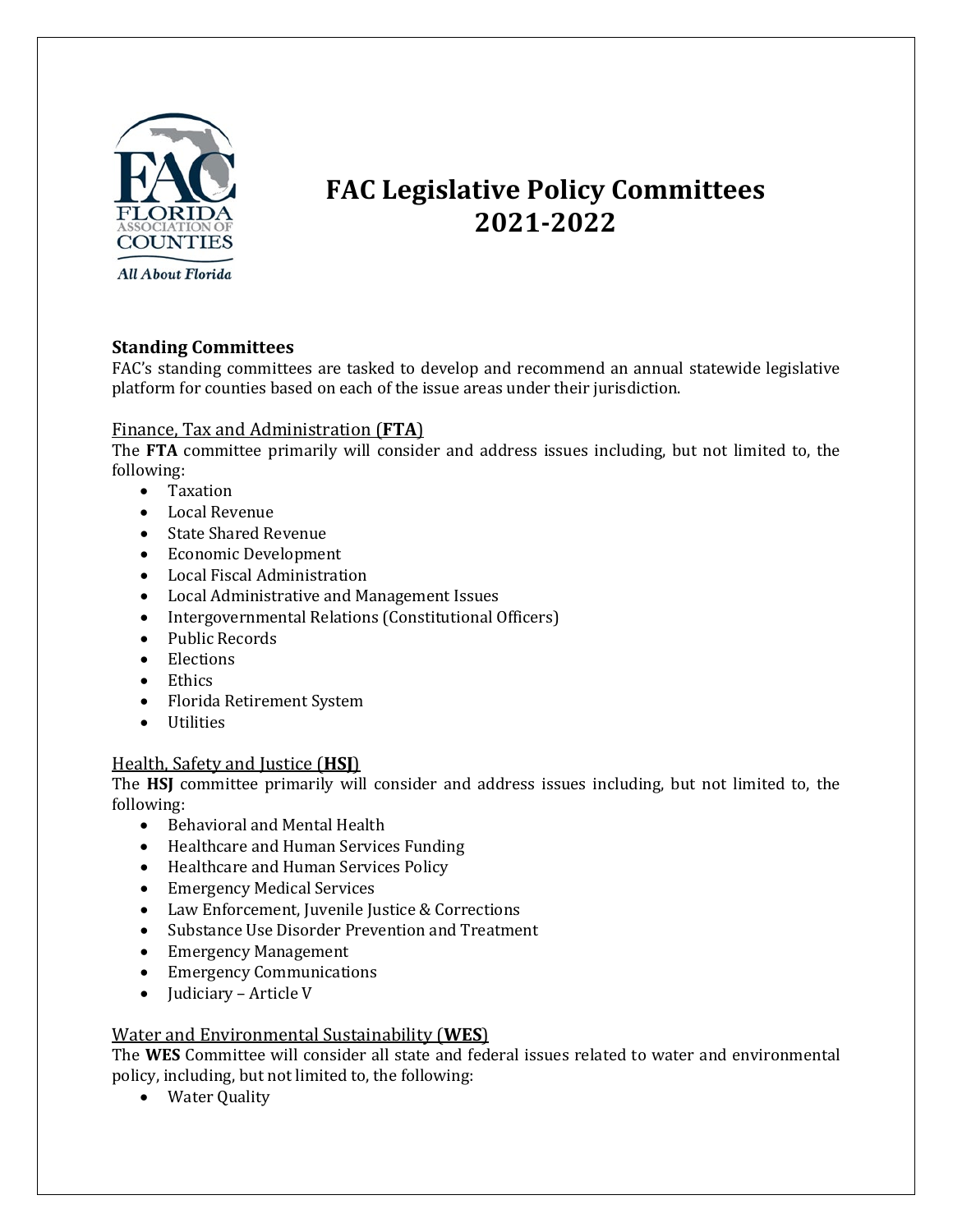- Water Quantity
- Water Infrastructure
- Funding Issues
- Interstate Issues
- Waste and Pollution
- Utilities and Energy
- Resiliency

## Agriculture and Rural Affairs (**ARA**)

The **ARA** committee primarily will consider and address issues including, but not limited to, the following:

- Agriculture
- Rural Development Programs
- Rural Infrastructure
- Rural Housing
- Fiscally Constrained Counties
- Food Access

## Community and Urban Affairs (**CUA**)

The **CUA** committee primarily will consider and address issues including, but not limited to, the following:

- Growth Management
- Development, Planning and Zoning
- State and Regional Transportation
- Strategic Intermodal System Issues
- Affordable Housing

#### Presidential Select Committee on Broadband

This committee is an ad hoc committee established by the FAC President to address state and federal policy issues and concerns centered around broadband.

#### Presidential Select Committee on Preemption

This committee is an ad hoc committee established by the FAC President to address state policy issues and concerns regarding preemption.

#### Federal Policy Committee

FAC maintains and facilitates a **Federal Policy Committee** to address similar policy issues encountered at the state level but that are initiated at the federal level.

## **Caucuses (Best Practice Groups)**

FAC maintains and facilitates ongoing caucus meetings during the policy development and legislative process. Current caucus organizations are designed to allow similar and like-sized counties to gather, discuss, and identify common issues that may be unique to certain counties.

#### Rural Caucus

The rural caucus provides an opportunity for counties with a population of 125,000 or under to address issues by which they are similarly affected.